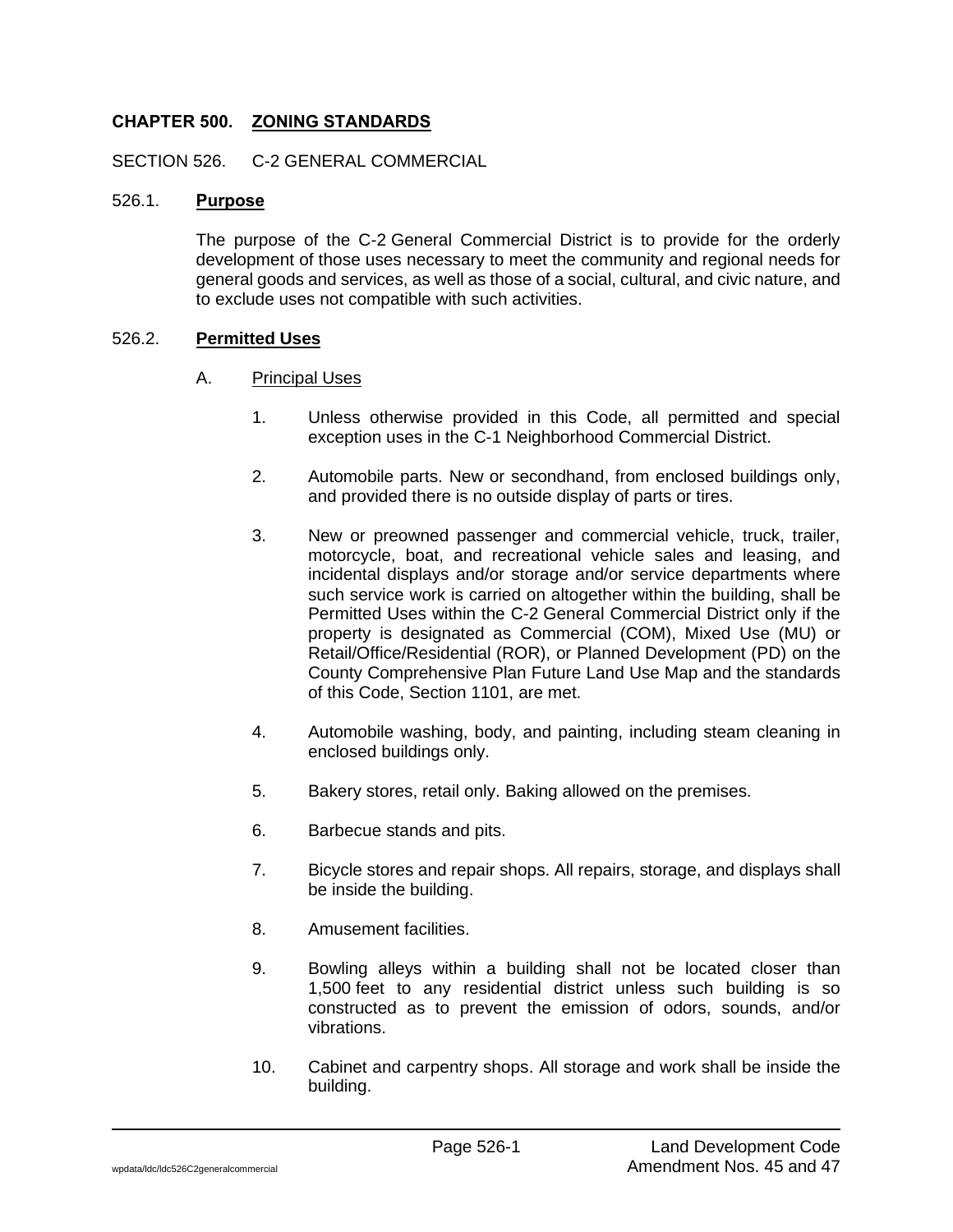- 11. Contractor's Office and Storage. All storage shall be inside the building or in an enclosed area not visible from the right-of-way.
- 12. Dancing halls or dancing academies, provided no alcoholic beverages of any type are served. Shall not be located within 500 feet of any residential district unless such building is so constructed as to prevent the emission of odors, sound, and/or vibrations.
- 13. Dressed poultry and seafood stores. Retail sales shall be done inside the building.
- 14. Dry cleaning.
- 15. Electrical appliances and fixture stores and repair shops. All repairs, storage, and displays to be done inside the building.
- 16. Exterminating products. Where the materials or ingredients are stored, mixed, or packaged, but not manufactured.
- 17. Food distribution, wholesale, provided no outside storage.
- 18. Garage or mechanical service. All work shall be performed inside the building.
- 19. Hat cleaning and blocking.
- 20. Hotels, motels, and condotels.
- 21. Kennels.
- 22. Laundries, hand and self-service.
- 23. Lawn mowers, rental, sales, and service. All repairs, storage, and displays to be done inside the building.
- 24. Lumber yards.
- 25. Model home centers.
- 26. Mortuaries or funeral homes, including crematoriums.
- 27. Music, radio, and television stores and repair shops. All repairs, storage, and displays shall be inside the building.
- 28. Nurseries, plant.
- 29. Pawn shops.
- 30. Pet shops.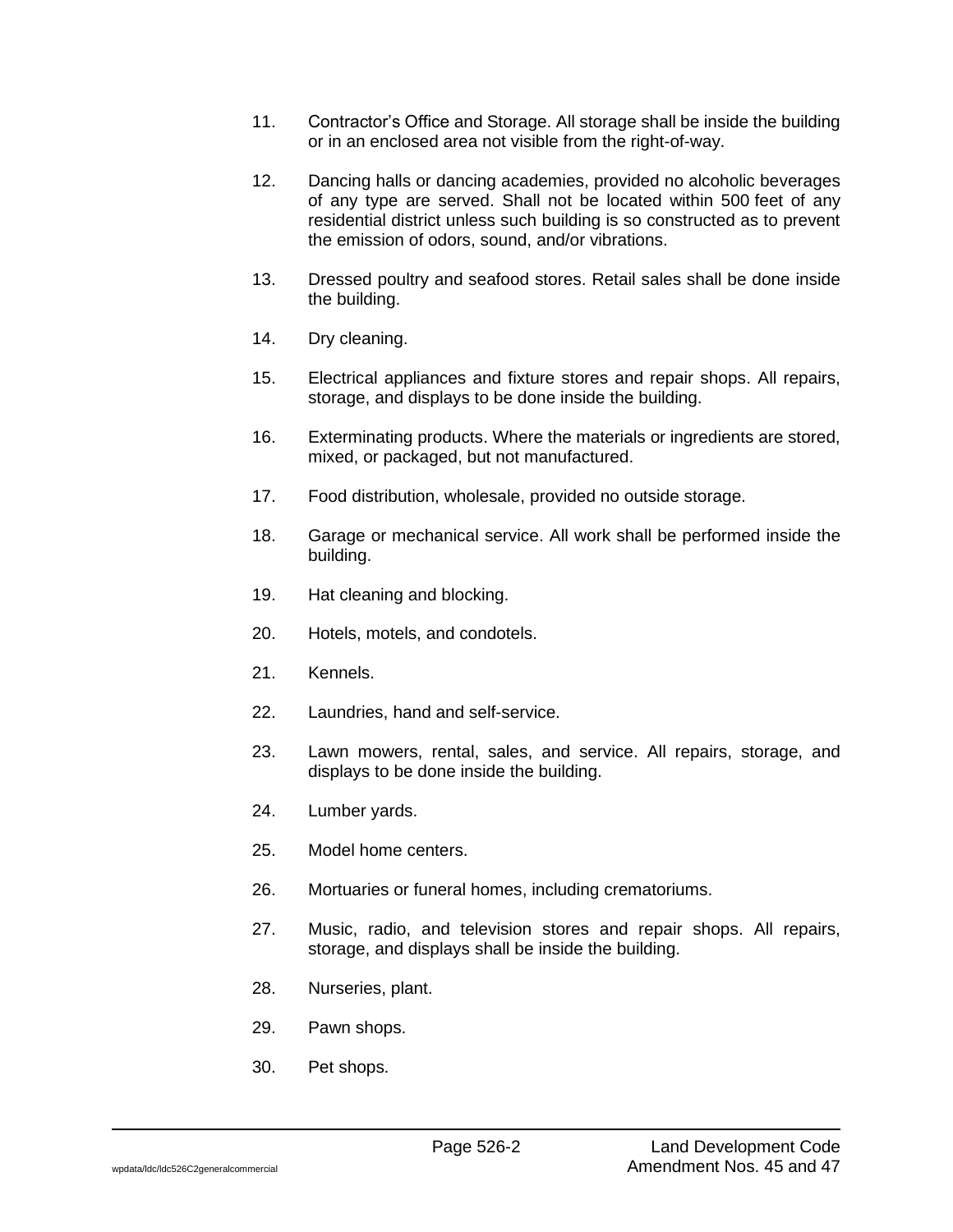- 31. Plumber shops. Materials to be stored in properly sight-screened areas.
- 32. Pottery and statues. Designed for yard ornaments, retail sales only.
- 33. Propane sales. Retail only, not exceeding 20,000-gallon storage.
- 34. Secondhand stores. All sales and displays shall be inside the building.
- 35. Septic tank sales and installation business.
- 36. Shooting and archery ranges, indoors only.
- 37. Single-family unit which is accessory to a permitted commercial use and located on the same lot.
- 38. Sign painting shops. All work shall be inside the building.
- 39. Sod sales.
- 40. Warehousing and general storage, including sales and office.
- 41. Printing shops and publishing plants. Newspapers, periodicals, books, and related uses.
- 42. Residential treatment and care facilities.
- 43. Other uses which are similar or compatible to the principal uses.
- 44. Community Gardens, Market Gardens and Community Farms in accordance with this Code, Section 530.23.
- 45. The sale or consumption of alcoholic beverages within Alcoholic Beverage Business Establishments as defined in this Code and as permitted under County, State, and Federal regulations provided:
	- a. An Administrative Use Permit for the Sale of Alcoholic Beverages is issued in accordance with Section 402.5.D.
	- b. Unless a Specific Distance Waiver is granted by the Planning Commission in accordance with Section 402.5.D.6, no such onpremises consumption of alcoholic beverages may occur or be conducted within 1,000 feet of any pre-k through  $12<sup>th</sup>$  grade public or private school, place of religious worship, or County park as measured from the structure used as the proposed Alcoholic Beverage Business Establishment to the nearest property line of the pre-k through 12<sup>th</sup> grade public or private school, place of religious worship, or County park.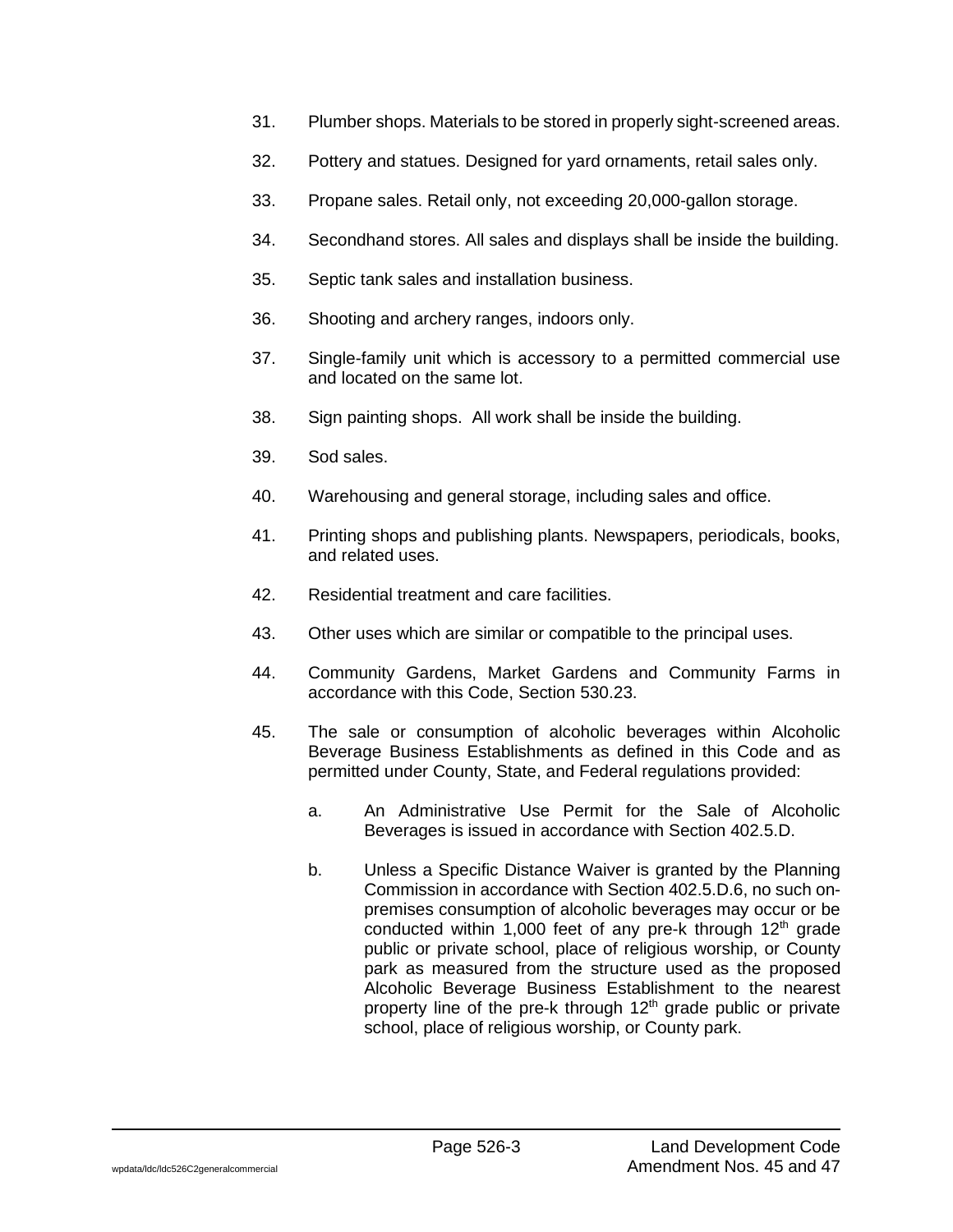- c. The premises or building in which the alcoholic beverage sales or consumption are to be conducted or occur shall not be used as an adult entertainment establishment.
- d. Bottle clubs that hold licenses under Rule 61A-3.049 FAC or the Division of Alcoholic Beverages and Tobacco are prohibited.

# B. Accessory Uses

- 1. Accessory uses customarily incidental to an allowed principal use.
- 2. Signs in accordance with this Code.

### 526.3. **Conditional Uses**

- A. Automobile towing services and connected storage of vehicles. All storage shall be located to the rear of the building and must be adequately buffered or fenced from adjoining properties and the street or right-of-way, pursuant to this Code. There shall be no outside display or sale of parts or tires.
- B. Transfer stations and recycling operations as defined in this Code, Chapter 200, provided:
	- 1. Transfer of petroleum products or similar materials is specifically prohibited.
	- 2. Cardboard may be compressed, cans and glass may be crushed, and aluminum and copper may be cut. Batteries; however, shall be kept intact.
	- 3. All machines, except hydraulic balers, shall be enclosed within a building.
	- 4. All operations shall comply with requirements of this Code regarding buffering of commercial and industrial districts. Any materials stored on the property must be baled, or in a container, and shall not exceed the required buffer height.
- C. Pain management clinics as defined in Chapter 50, County Code of Ordinances, provided that:
	- 1. The hours of operation are limited to 8:00 a.m. to 5:00 p.m., Monday through Saturday.
	- 2. No pain management clinic shall be located within 1,000 feet from a day care, church, place of worship, park, university, alcohol or drug abuse treatment facility, or school. This distance requirement shall be measured from the structure where a pain management clinic would be located to the nearest property line of the uses referenced above.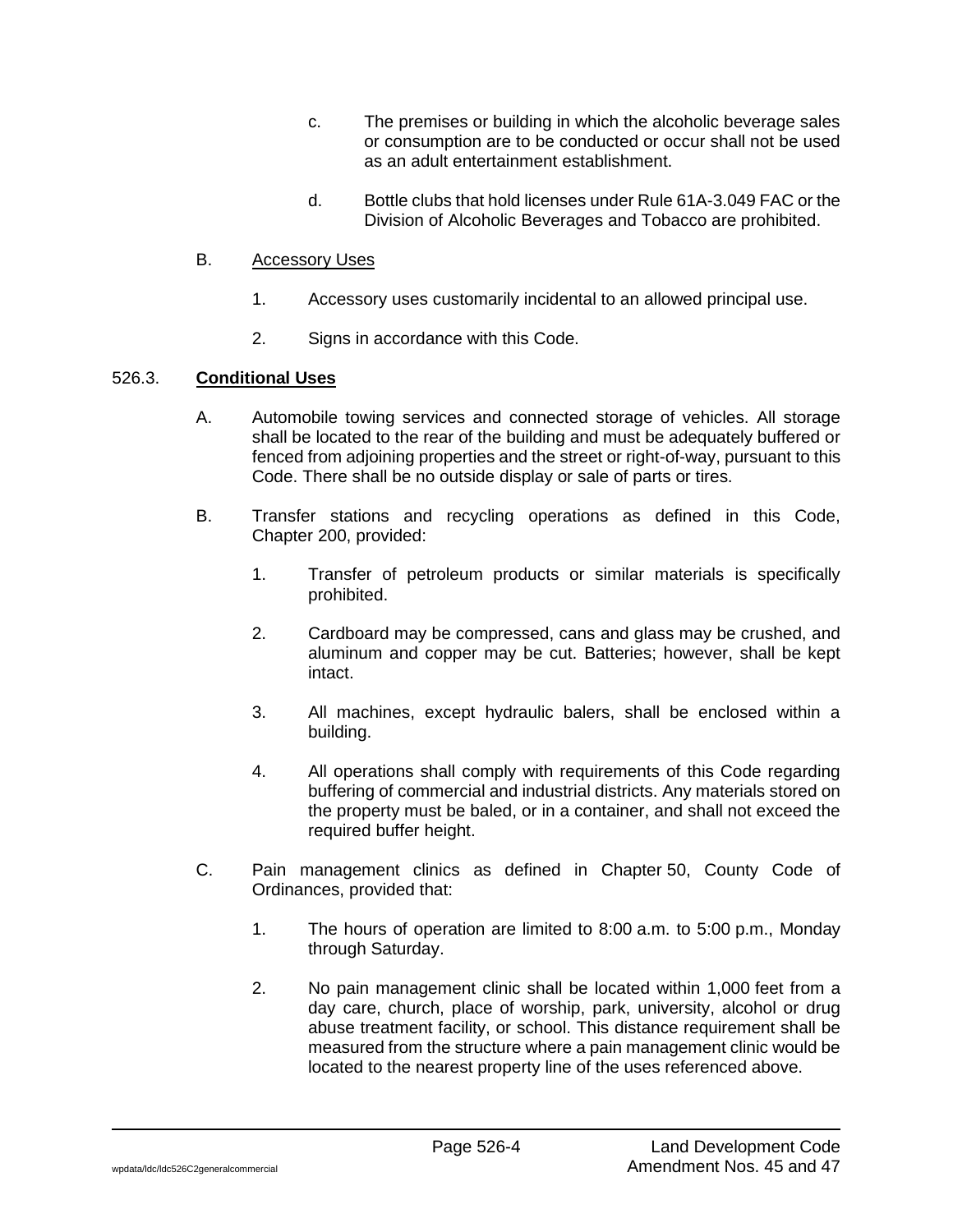- 3. There shall be a one-quarter mile separation between each pain management clinic, and a pain management clinic may not be located within one-quarter mile where a conditional use for the same has been previously denied.
- 4. A security plan must be submitted with the application illustrating what security devices are to be utilized, including at a minimum unobstructed windows and lighting, and information reflecting the management of patients or clients to ensure the public safety of individuals patronizing or working at any adjacent businesses or individuals residing in the area.
- 5. No pain management clinic shall be located closer than 500 feet from the boundary of any residentially zoned property and in no event shall said use abut residential property or be across the street or alley from a lot which is zoned for residential use.
- 6. Clinics shall provide sufficient waiting and seating areas for all patients and business invitees expected to be in the clinic at the same time. Outdoor seating, queues, or waiting areas are prohibited. The use shall be entirely within a completely enclosed building. The clinic shall post conspicuous signs that no loitering is allowed on the property.
- 7. No pain management clinic shall be collocated in the same office or building with a pharmacy or be located within 500 feet of a pharmacy.
- 8. Parking shall be at a ratio of one (1) space per 300 square feet of the clinic. The County Administrator or designee may require the applicant to submit a parking analysis if the County has concerns as to safety, sufficiency, or configuration of available vehicle parking based on the unique circumstances of the site.
- 9. The pain management clinic complies with Chapter 50 of the Code of Ordinances, as amended.
- 10. The BCC may apply more stringent standards than those hereinabove based upon the location and unique characteristics of the subject site.
- 11. A minimum distance of three (3) miles shall be required from any off or on ramp to I-75.
- D. Amusement parks.
- E. Automobile racetracks.
- F. Medical waste disposal facilities.
- G. Auction houses.
- H. Flea markets.
- I. Drive-in theaters.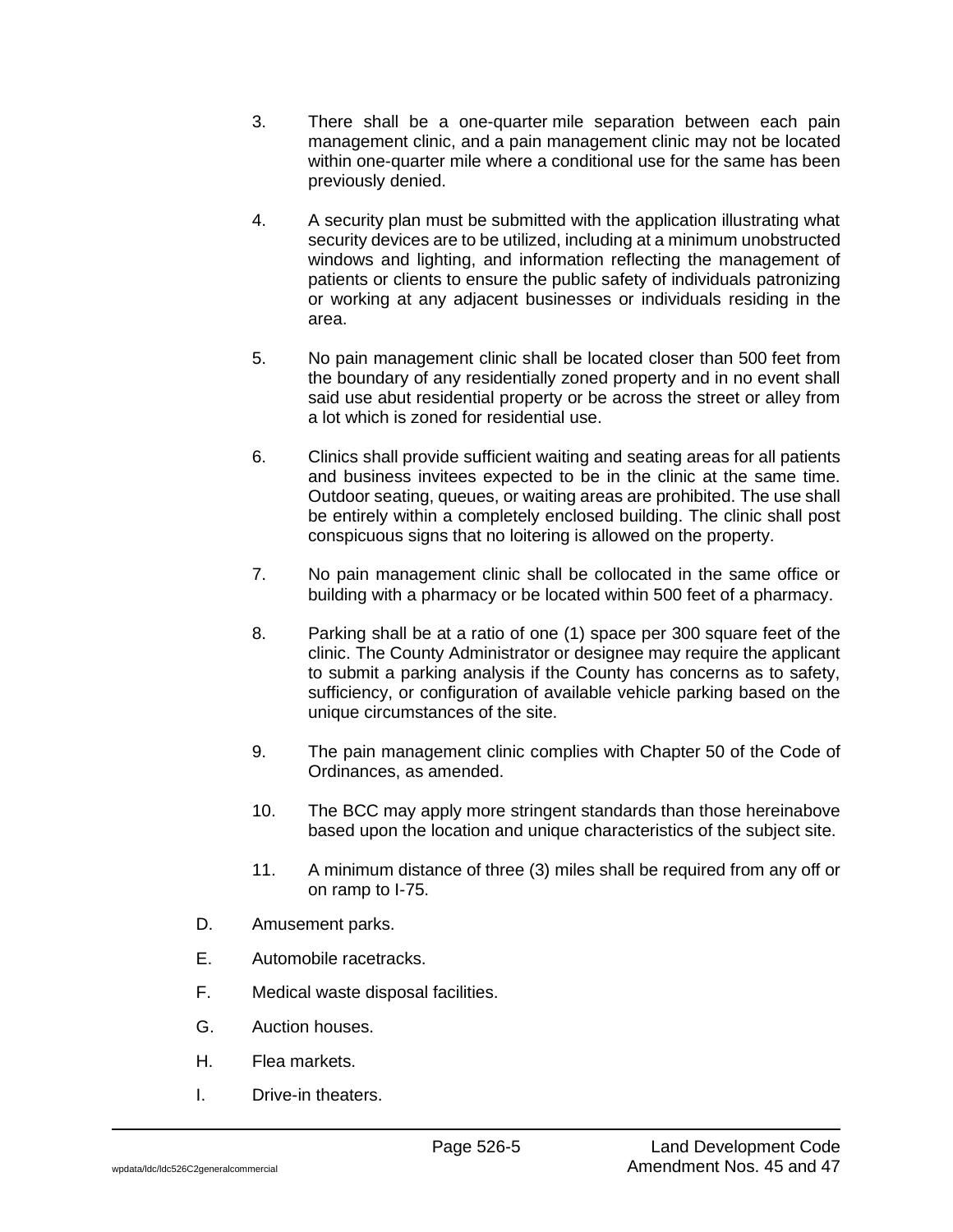- J. Construction and demolition debris disposal facilities subject to all local, State, and Federal regulations.
- K. Yard trash disposal facilities.
- L. Wastewater treatment plants, except when accessory to a development.
- M. Helipad, provided that no such helipad is located closer than 1,000 feet from the closest property line of a school that provides a curriculum of elementary or secondary academic instruction, including kindergarten, elementary, middle, or high schools.
- N. Commercial marinas subject to the marina-siting criteria set forth in the County Comprehensive Plan.
- O. Multiple-family dwellings. Where the proposed project complies with one or more of the following:
	- 1. Affordable Housing as defined in Section 420.0004, Florida Statutes; or
	- 2. Vertically integrated mixed use (ground floor commercial, office or other non-residential use); or
	- 3. Located within the West Market Area as defined in the Comprehensive Plan and as depicted on Map 2-17, Market Area I West Market Area, of the Comprehensive Plan, Future Land Use Element.
- P. Mining and/or reclamation including, but not limited to, the mining or extraction of limestone, clay, sand, natural gas, oil, and organic soils subject to all local, State, and Federal regulations.

#### 526.4. **Special Exception Uses**

- A. Travel-trailer parks subject to the requirements set forth in the Supplemental Regulations in this Code, Chapter 500.
- B. Public and private utility facilities to include the following:

County, State, or Federal structures and uses; water pumping plants; transmission lines for gas, electric, and telephones, or broadcasting or communication towers and facilities; and other conforming uses, which do not cause an undue nuisance or adversely affect existing structures, uses, and residents.

C. Private schools

# 526.5. **Performance Standards**